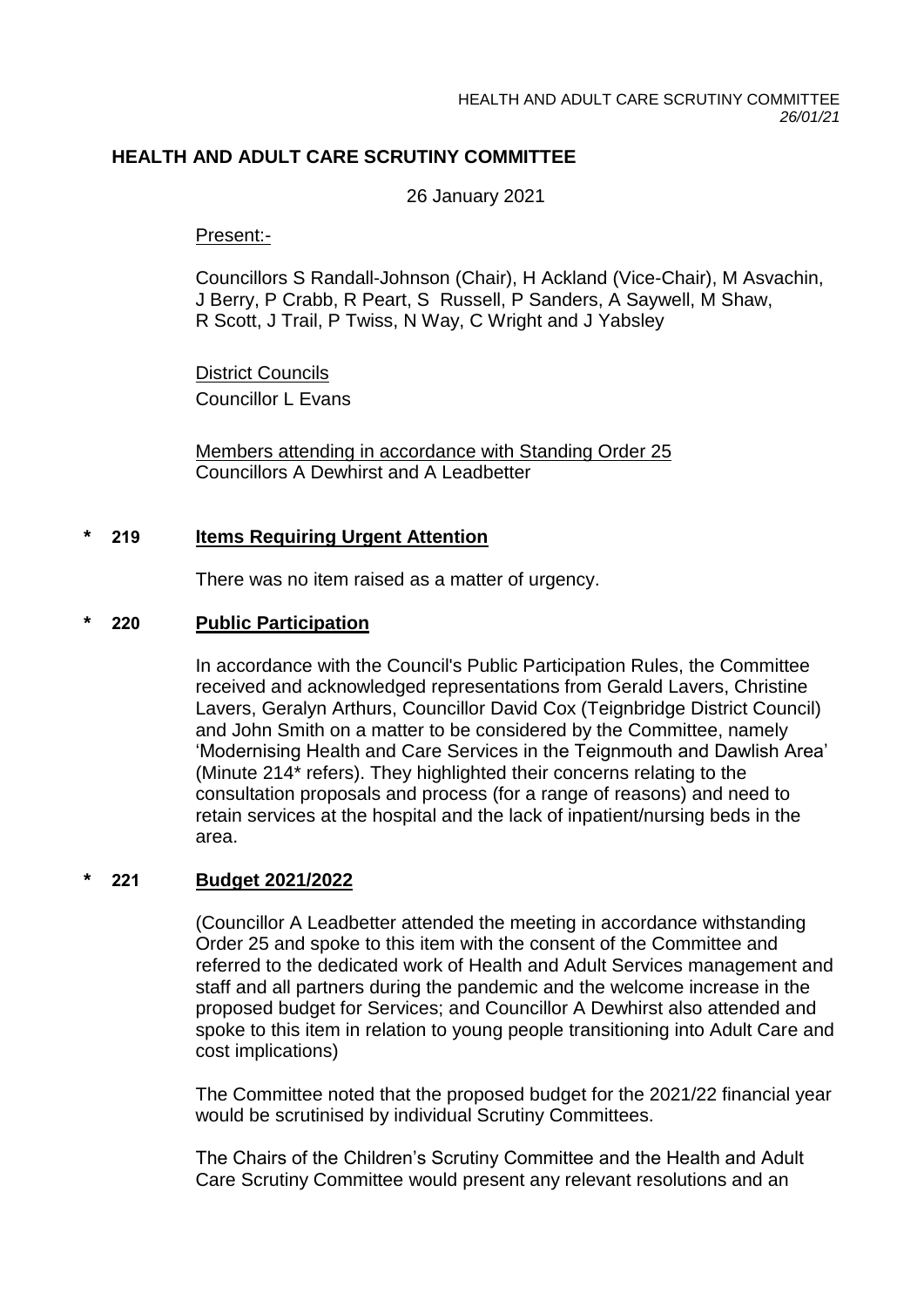#### HEALTH AND ADULT CARE SCRUTINY COMMITTEE 26/01/21

overview of those issues arising to the Corporate Infrastructure and Regulatory Services Committee. This Committee would also consider the draft budget proposals within its own remit, providing an opportunity for Scrutiny Members to comment on proposals for the Council's Budget in its entirety. The resulting resolutions from Scrutiny will be reported to Cabinet and Council.

This would follow the opportunity for individual Scrutiny Committees – at this meeting – to have an initial overview of the budget proposals and examine them to identify any specific issues or areas of interest that might be considered at the Corporate Infrastructure and Regulatory Services Committee for incorporation into any recommendations to Cabinet and Council.

The Committee then considered the joint report of the County Treasurer and the Chief Officer for Adult Care and Health Services and Director of Public Health (CT/21/04) on the provisional financial settlement made by Government and the spending targets set by the Cabinet for each service area which included the estimated impact of inflation, national living wage, demographic growth, contractual or legislative pressures and any other service developments or investment, and proposed budget savings. reductions. The Report also detailed the proposed medium-term capital programme for the Adult Care and Health Service noting that there was no service need for new projects funded from capital resources and this would be kept under review.

The Cabinet, at its meeting of 9th December 2020, had set Revenue Budget targets for 2021/22. That Report had also updated on the recent Spending Review (SR2020) and presented Budget Targets for 2021/22, which were set out in in full at paragraph 3 of its Report and represented an overall increase of £28.4 millions or 5.2% (based on Revenue Spending Targets for 2021/22 of just over £571 millions).

In terms of the Spending Review 2020, this confirmed a one-year spending review, not the three years hoped for, but with the economic and financial impact of the Pandemic this had been reduced to one year.

This Report also outlined the key messages from the Spending Review 2020 that would impact next year's budget. Some of these included:

- Core Spending Power to increase by 4.5%;
- A new Social Care grant of £300 millions (nationally);
- The Council Tax increase that would trigger the need for a referendum was 2%;
- The option to set an Adult Social Care Precept of up to 3%;
- current Social Care grants would continue next year;
- A public sector pay freeze, except for those earning less than £24,000;
- The National Living Wage would increase by 2.2% to £8.91 per hour;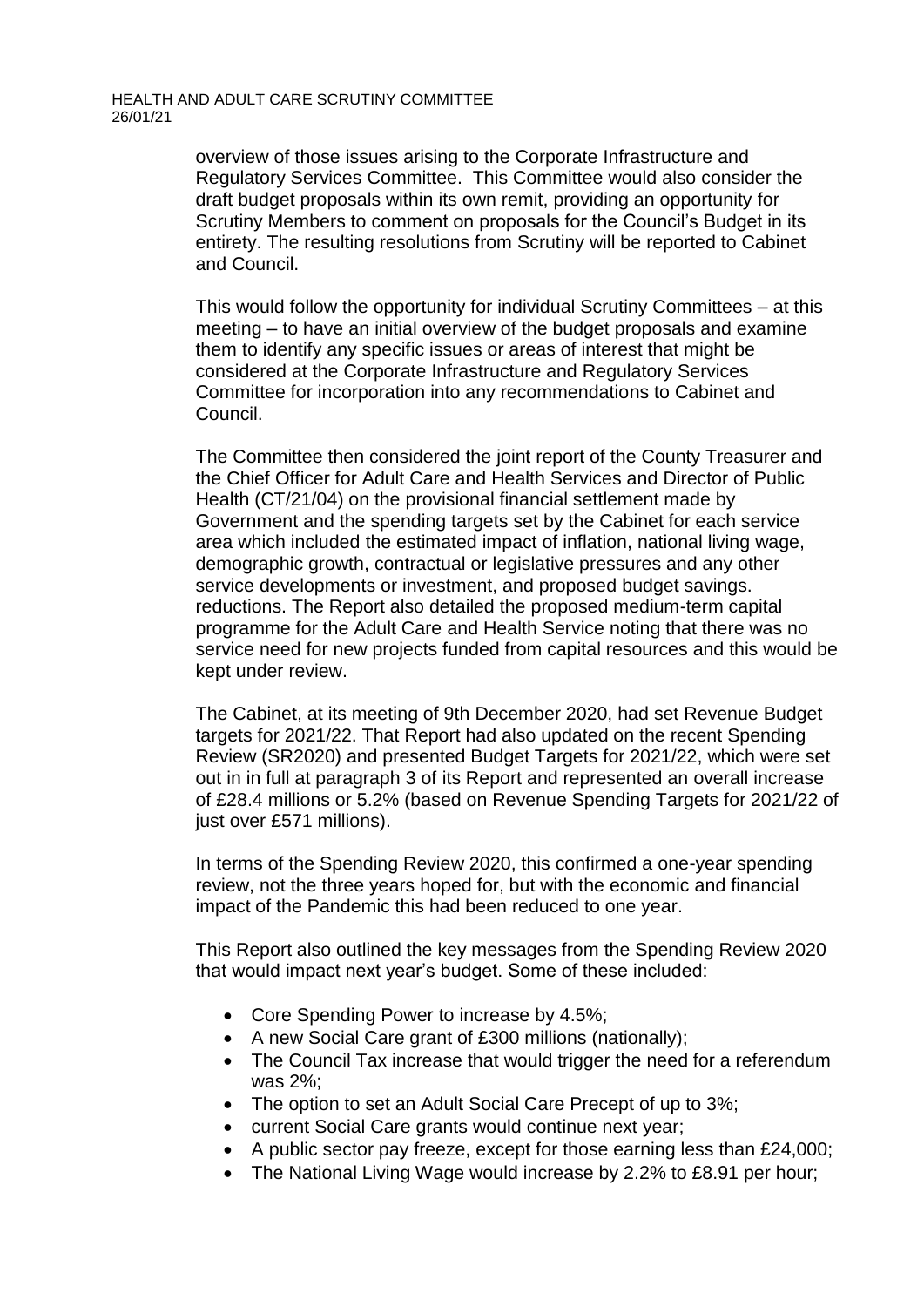- A grant of £670 million nationally to offset some of the impact of the Pandemic on the Council Tax Base;
- A Council Tax Income Guarantee Scheme to compensate authorities for 75% of irrecoverable losses in the current year;
- The current New Homes Bonus scheme would continue;
- The Fairer Funding Review, 75% Business Rate Retention and Business Rates Reset had been delayed; and
- Covid funding of £1.55 billion nationally; along with the continuation of the 75% Coved Sales Fees and Charges compensation scheme into the first quarter of 2021/22.

A number of grants (likely ringfenced) had also been announced including Cyber Security modernisation, Test and Trace, Personal Protective Equipment, Rough Sleepers, Domestic Abuse, Troubled Families, School Transport Capacity, Secure Children's Homes, Social Housing Decarbonisation, Roads Maintenance and upgrades, Cycling, High Street Regeneration and Levelling up for local infrastructure.

The Capital Programme for 2021/22 to 2025/26 would be presented to Cabinet at the February Budget meeting.

However, at the Cabinet meeting on the 13th January 2021, revised spending targets had been presented following the Provisional Settlement for 2021/22 which had been received on the 17th December 2020.

The Provisional Settlement for the County Council was as follows;

# **£000**

| <b>Revenue Support Grant</b>             | 549    |
|------------------------------------------|--------|
| <b>Business Rates Central Government</b> | 80.654 |
| Top Up                                   |        |
| <b>New Homes Bonus</b>                   | 2,486  |
| <b>Rural Services Delivery Grant</b>     | 7,823  |
| Social Care Support Grant SR20           | 3,149  |
| Social Care Support Grant SR19           | 20,160 |
| Improved Better Care Fund                | 28,270 |
| Covid-19 Funding                         | 14,823 |
| <b>Council Tax Support Grant</b>         | 6,358  |

Notwithstanding the targets set by Cabinet in December (Revenue Spending Targets of just over £571 millions), much had happened, including a new variant of the Coronavirus and another national lockdown which had led to a review of those Targets.

The proposed changes were;

• reducing the planned savings by £3.7 millions across Adult Care and Health, Children's Services and Highways, Infrastructure and Waste;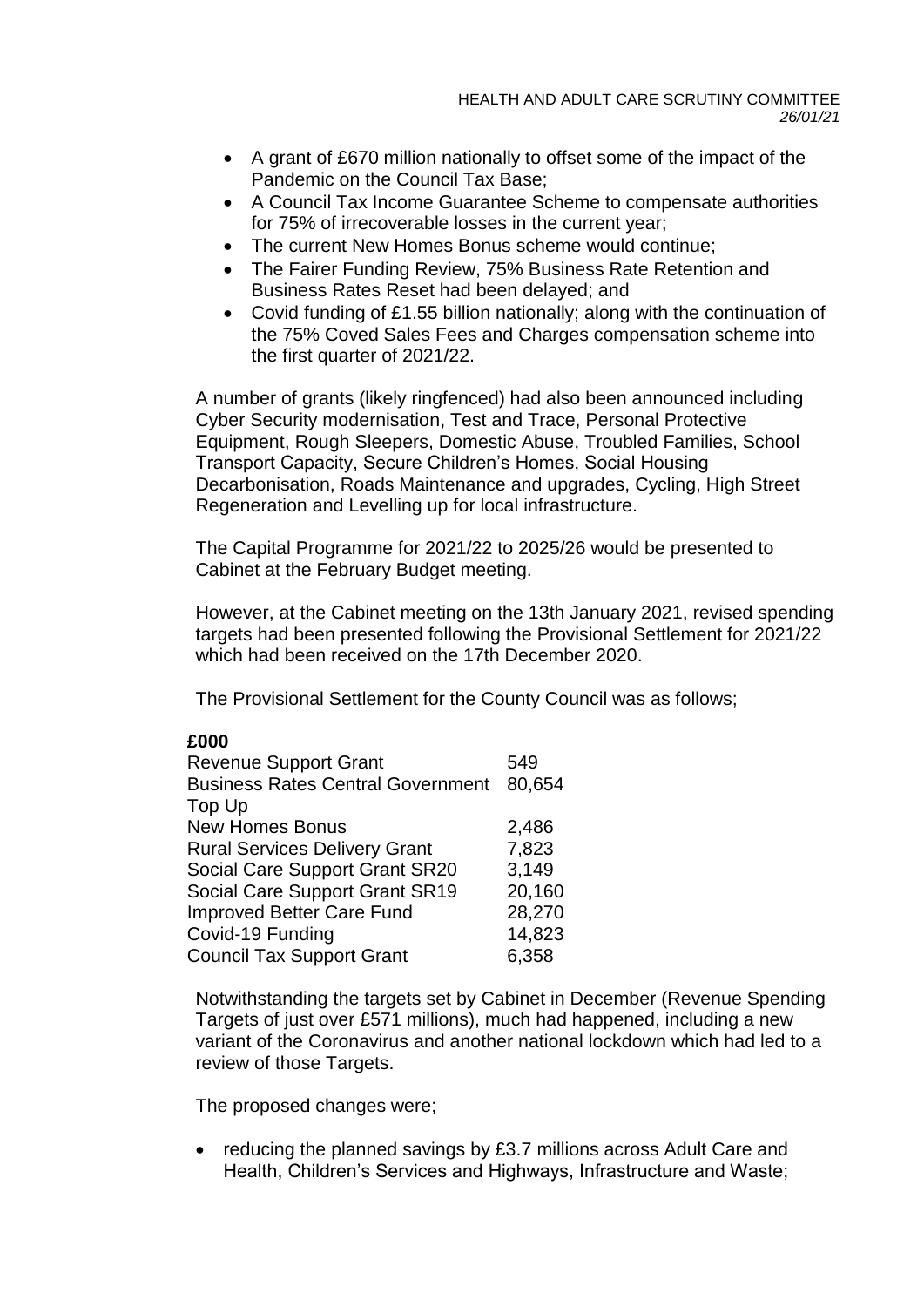#### HEALTH AND ADULT CARE SCRUTINY COMMITTEE 26/01/21

- an additional Investment of £302,000 in Legal Services to support Children's Services and Risk Management to support the whole organisation; and
- an additional £3.3 millions to fund the cost of the 2.2% increase in the National Living Wage.

In summary, the proposed Budget Targets had increased by just under £7.3 millions to nearly £578.5 millions, an increase of 6.6% on the 2020/21 Budget.

The revised Budget Targets for 2021/22 were as follows.

The budget for Adult Care & Health was £282.435 millions, a net change of £21.6 millions or 8.3%. For Children's Services, this was £158.267 millions, the net change being £11.398 millions (7.8%). Community Health, Environment and Prosperity was £39.873 millions, with the net change of £81.000 or 0.2%. For Corporate Services £40,387 millions, a net increase of £2,821 millions (7.5%) and in relation to Highways, Infrastructure Development & Waste £57.520 millions, a decrease of £307.000 (-0.5%).

The Committee was reminded that its consideration of the draft Health and Adult Social Care Services and Public Health budgets was just part of the process of setting the County Council's budget which, following this meeting, would culminate in the Cabinet meeting on 12 February 2021 formulating a budget for consideration by the County Council on 18 February 2021.

The Chief Officer for Adult Care and Health Services and Director of Public Health commented on their respective budgets and likely implications of the 2021/22 target for individual service areas, confirming that the overall approach had been to strike a balance between the reality of the financial challenges facing the Council and providing sustainable support services against the increasing demands of front-line services and operational demands. In order to deliver budget targets in Adult Care and Health Services budget savings were required but the amount in the 2021/22 budget was one of the lowest savings figures in recent years. The Public Health service was predominantly funded by a ring-fenced grant from the Department of Health and Social Care and was yet to be announced.

The Leadership Group commentary in the Report referred to the continuance of a further £8.621 millions from the improved Better Care Fund the deployment of which was subject to agreement with NHS partners to meet adult social care needs, reducing pressures on the NHS – including reducing delayed transfers of care; and stabilising the social care provider market. The Budgets also included £35.546 millions of the BCF funding which contributed directly to the provision of social care services.

The Chief Officer and the Locality Director, North and East Care (Care and Health) referred to the need to secure market sufficiency in care homes and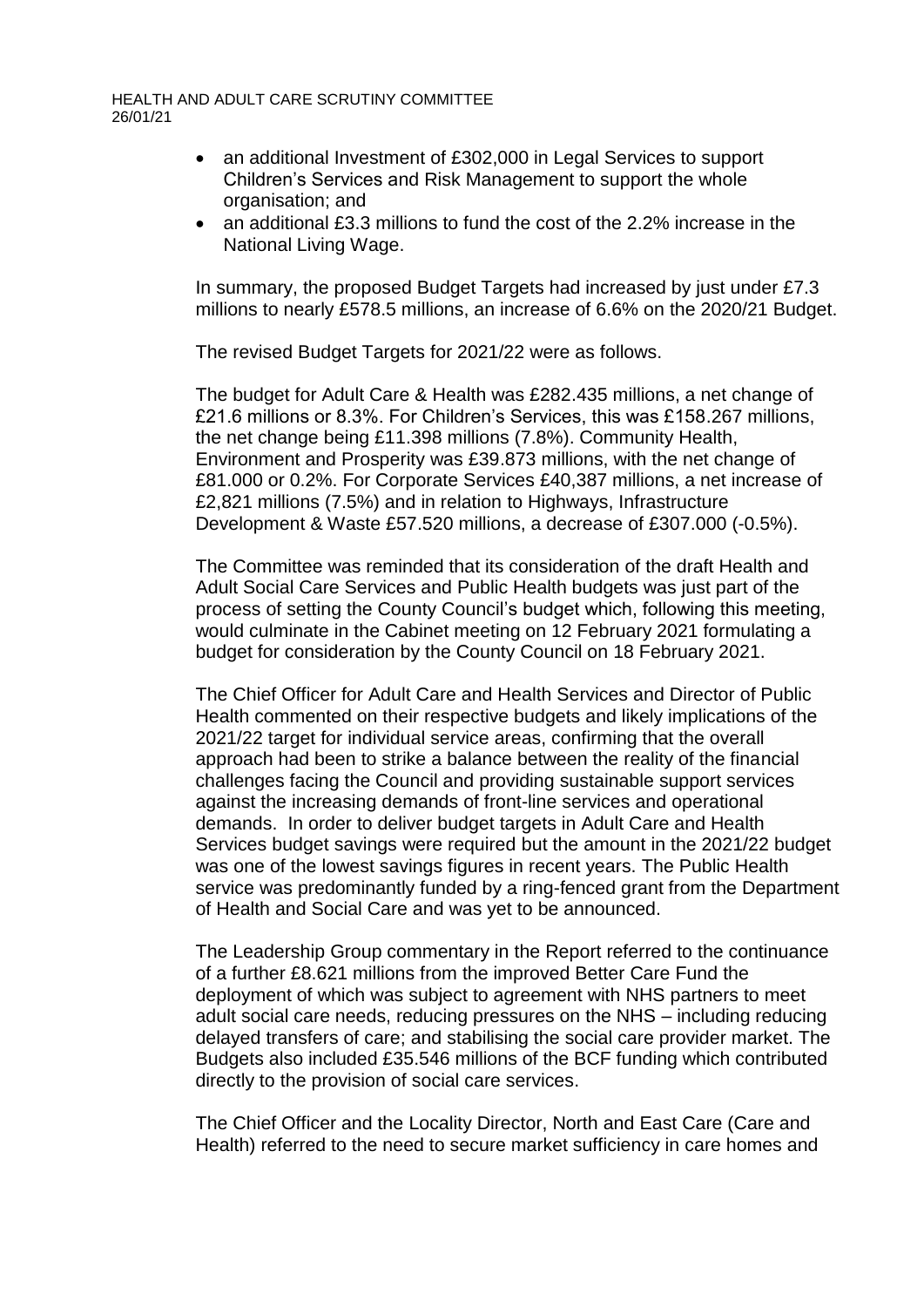personal care and the work force which continued to be a challenge and which impacted on the wider care system.

The Report also contained the detailed budget proposals for Adult Care and Health, and Public Health, prepared in line with the targets referred to above, reflecting the different pressures and influences faced by services. The Adult Care and Health Services base budget was £282.435 millions (a net increase of 8.3% from 2020/21), and included inflation and pressures of £26.235 millions and required savings and income initiatives of £4.557 millions.

Under the Equality Act 2010, the County Council had a legal duty to give due regard to the need to eliminate discrimination, advance equality of opportunity and foster good relations when making decisions about services. Where relevant, Impact Assessments were carried out to consider how best to meet this duty, which included mitigating against the negative impact of service reductions.

The Report before the Committee referred to the Budget 2021/22 Impact Assessment, circulated prior to the meeting, giving an overview of the impact assessments for all service areas (available at:

<https://www.devon.gov.uk/impact/published/> for the attention of Members so they were aware of the equality impact assessments undertaken as part of the budget's preparation, that any risk assessments and projections were adequate and the evidence supported the assumptions made in the formulation of the budget. Also bearing in mind that the preparation of Impact Assessments were a dynamic process and that individual assessments for specific proposals may need to be updated with time, Members of the Council must have full regard to and consider the impact of any proposals in relation to equalities prior to making any decisions and any identified significant risks and mitigating action required.

Specific issues and observations arising from the current budget proposals raised at the meeting in discussion with the Officers and Members included:

- the remaining uncertainties and implications for the next financial year arising from collection rates by the District Councils (collection authorities) and impact on the Council tax base as a result of the pandemic;
- the Better Care Fund and pooled resources and transparency in relation to improved and integrated care arrangements;
- in regard to Public Health:
	- o the final settlement relating to the ring fenced grant was still awaited (with budgeted gross expenditure of £29.536 millions);
	- o transfer of responsibilities to Community Services for community safety, violence prevention and social exclusion;
	- o impact of the sexual health and alcohol substance abuse budgets where referrals by GPs had decreased during the pandemic; and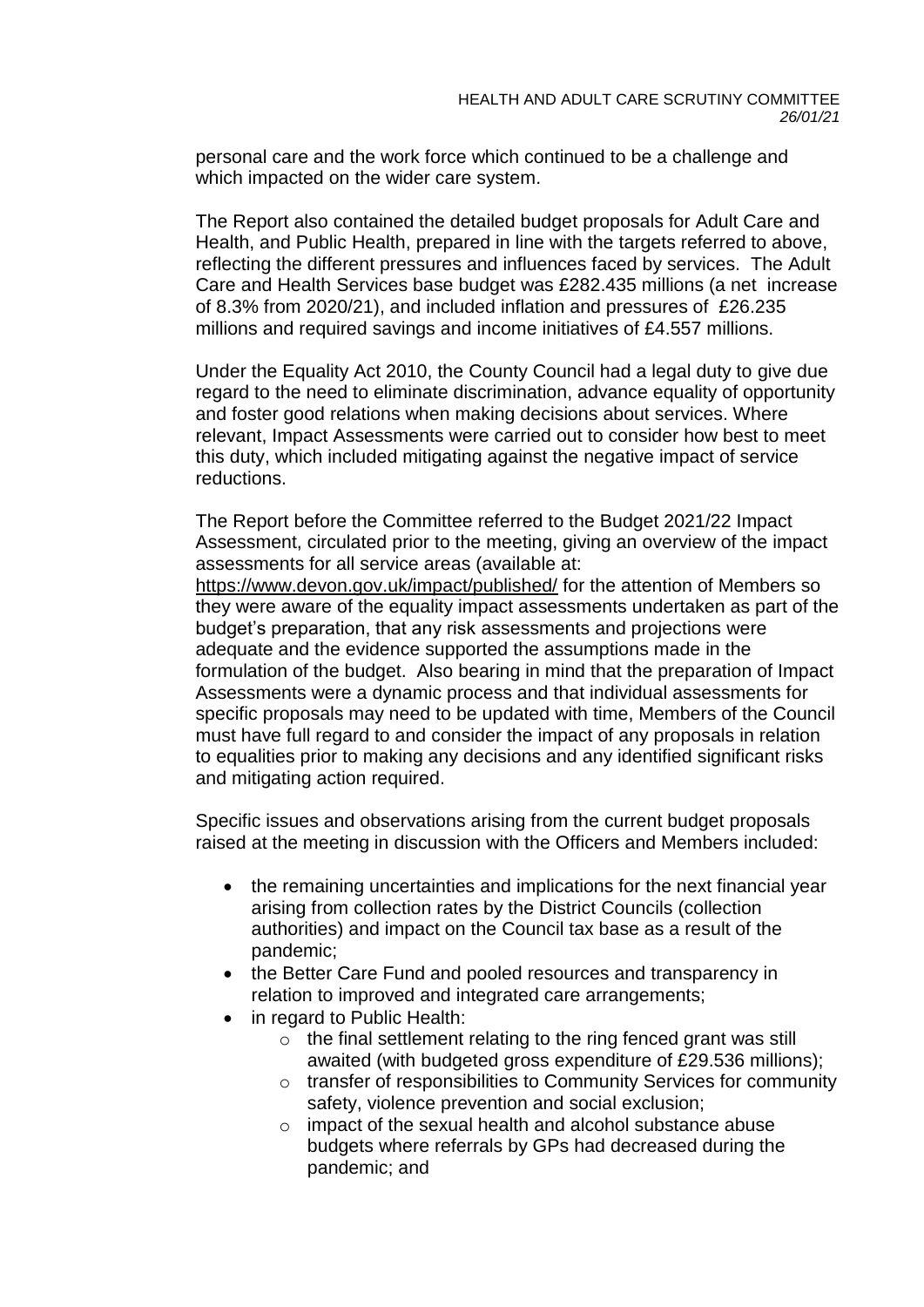- o the impact of the pandemic and continued challenges for Public Health and supporting and complementary working with all the other County Council service areas and with the independent sector to add value across the board.
- In regard to Health and Adult Social Care:
	- o unavoidable cost pressures relating to the living wage and staffing across social care the complex needs of service users and future uncertainties as a result of the pandemic relating to for example mental health; and the superb performance of the work force across the health and social care system during the pandemic;
	- o new contracts going forward would include a minimum £10 per hour rate for all contracted providers for their workforce;
	- o social care and health working in integrated teams to address individual and complex needs;
	- o the process and work to ensure fair use by adult social care and NHS health services of the BCF pooled resources;
	- o within the Risk Assessment consideration of re-wording of risk 9 with more emphasis on service user needs;
	- $\circ$  the impact of the workforce as a result of Brexit (on which further information was requested by members when available) and the need to flag up the requirement for EU nationals to apply for 'settled status' on which a study paper had been published;
	- o the mental Health Strategy and Action Plan to reduce long term interventions and promote prevention;
	- o cost implications of young people transitioning into adult care services where individual assessments would be made involving both social and health services;
	- o changes in Day Care services for example to promote more cost effective alternatives to promote independence to improve outcomes and generally with a 'place' focus approach;
	- o reasons relating to increased numbers of young people diagnosed on the Autistic spectrum and other conditions on which further information/report was requested by members; and
	- o the remaining uncertainty relating to the reform and funding of adult social care on which the proposed green paper was still awaited from Government.

It was **MOVED** by Councillor S Randall Johnson, **SECONDED** by Councillor A Saywell, and

**RESOLVED** that the provisional financial settlement and its impact on spending targets be noted and on the proposed Health and Adult Services and Public Health budgets for 2021/22 and the issues and/or observations and requests set out below be drawn to the attention of the Cabinet meeting on 12 February 2021: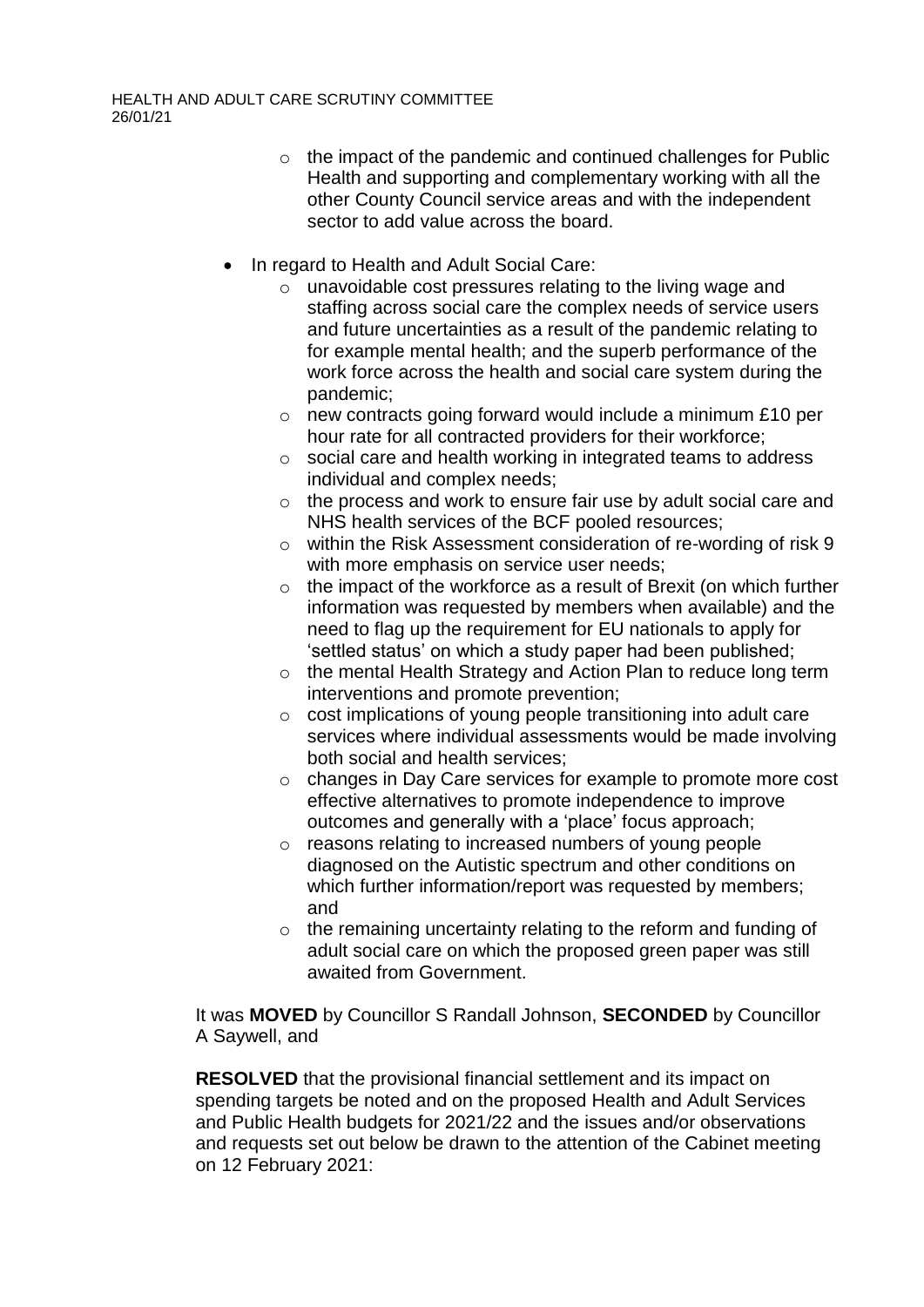(a) Welcomes and supports

(i) the endeavours taken in effective running and financial planning by the Services and subsequently the 8.3% increase in budget for Adult Care and Health;

(ii) the focus on planning transitions for children and young people with disabilities to adult services.

(b) Record concern:

(i) Cabinet to satisfy itself that based on the uncertainties around the covid-19 pandemic that sufficient funds are in place to ameliorate any shortfall in funding or increase in necessary spend;

(ii) that the budget savings projected from services for adults with disability are achievable;

(iii) Cabinet to satisfy itself about the adequacy of mental health provision and an anticipated increase in need as a result of the pandemic;

(iv) this Council's ability to recruit to social care vacancies in light of Brexit and covid-19 and calls for national recognition for these key and valued role domiciliary care workers provide to society and Calls for the Proud to Care recruitment campaign to continue.

(c) Cabinet be asked to:

(i) support this Scrutiny Committee to carry out its statutory function of public accountability by detailing how NHS funds are included within the County Council budget for future budget consideration as this is necessary in moving to Integrated Care Systems with a joint approach for service planning;

(ii) continue to maintain support for prevention work across the Council including exploration of opportunities to increase funding through specific grants;

(iii) specify that all new contracts for social care providers uphold the Council's commitment for national living wage £10 per hour for everyone employed in care;

(iv) demonstrate impact and value for money for residents in services with high spend;

(v) lobby Government to commit to multi-year funding settlements to support financial certainty and longer-term planning; and